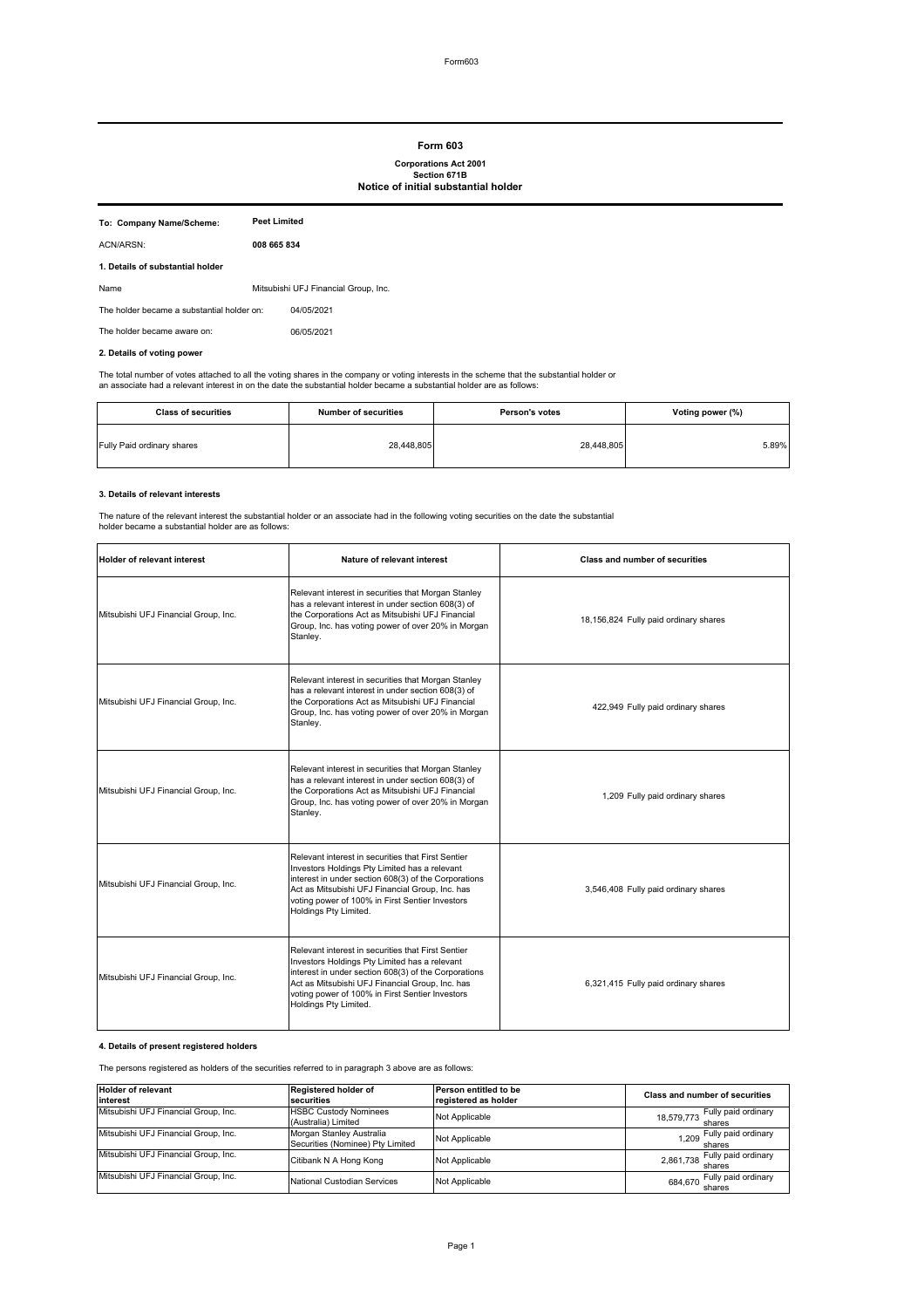| Mitsubishi UFJ<br>Group<br>те<br>. <sub>"</sub> cia" | $-20.11$<br>∟imited<br>Dh.<br>' ticorp، ن<br>Nominees<br>(Australia) | <b>No</b><br>licable<br>ADDI <sub>1</sub> | Fully paid ordinar<br>$\sim$<br>. .<br>ບ.ບ∠<br>shares |
|------------------------------------------------------|----------------------------------------------------------------------|-------------------------------------------|-------------------------------------------------------|
|------------------------------------------------------|----------------------------------------------------------------------|-------------------------------------------|-------------------------------------------------------|

# **5. Consideration**

The consideration paid for each relevant interest referred to in paragraph 3 above, and acquired in the four months prior to the day that the substantial holder became a substantial holder is as follows:

| <b>Holder of relevant</b><br>interest | Date of acquisition | <b>Consideration</b> |          | <b>Class and number of securities</b> |
|---------------------------------------|---------------------|----------------------|----------|---------------------------------------|
|                                       |                     | Cash                 | Non-cash |                                       |
| See annexure B to this notice         |                     |                      |          |                                       |

## **6. Associates**

The reasons the persons named in paragraph 3 above are associates of the substantial holder are as follows:

| Name and ACN/ARSN (if applicable) | Nature of association                                                                                                        |
|-----------------------------------|------------------------------------------------------------------------------------------------------------------------------|
| See annexure A to this notice     | Each company referred to is an associate of Mitsubishi UFJ Financial Group. Inc. under section 12 of the<br>Corporations Act |

#### **7. Addresses**

The addresses of persons named in this form are as follows:

| <b>Name</b>                             | Address                                                          |
|-----------------------------------------|------------------------------------------------------------------|
| Mitsubishi UFJ Financial Group.<br>Inc. | Tokvo 100-8330, Japan<br>Chivoda-ku.<br>Marunouchi<br>$L^{\sim}$ |

## **8. Signature**

R. Sakunna

Dated 7 May 2021

Ryuichiro Sakuma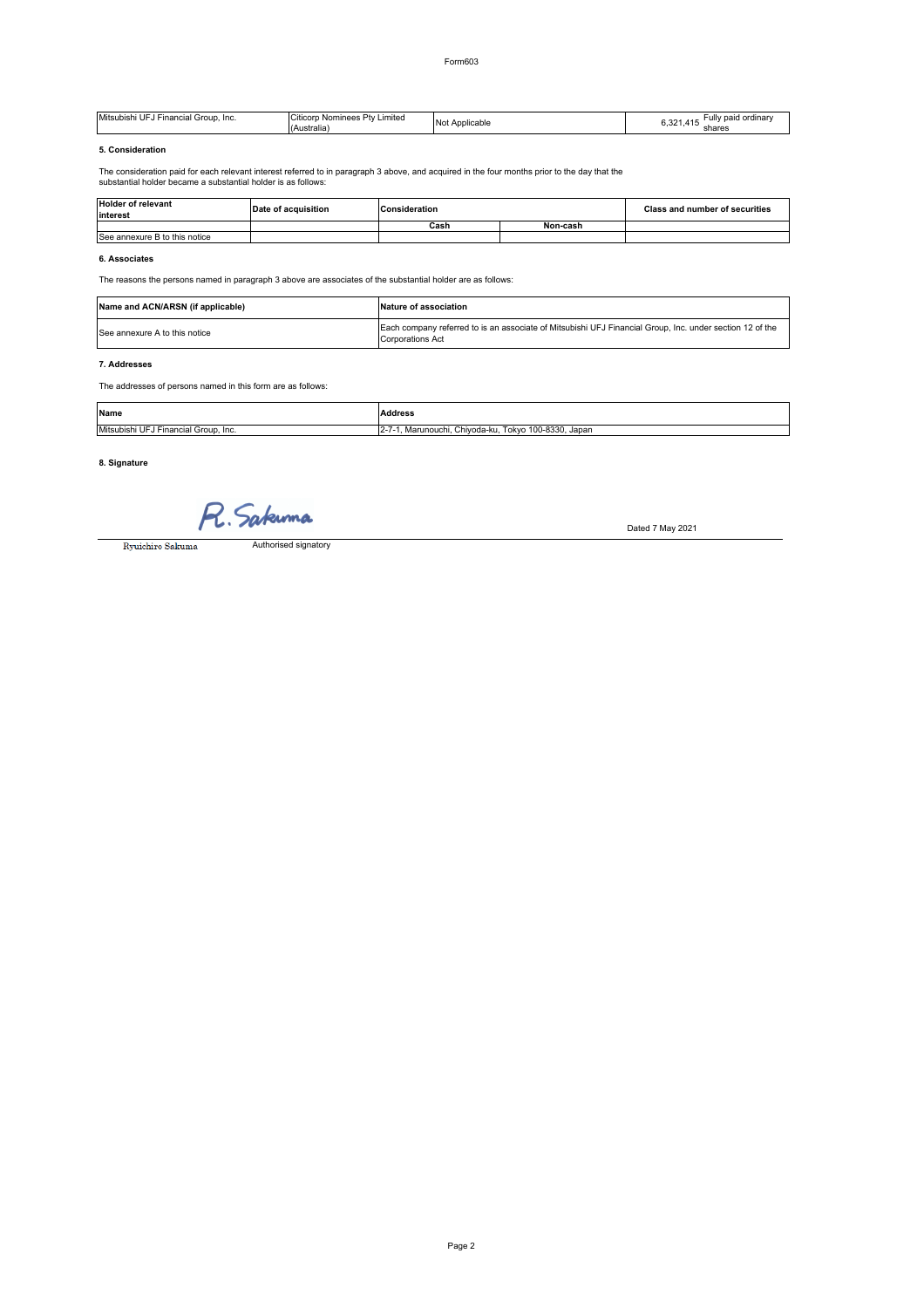AnnexureA

#### **Annexure A**

This is annexure A of 5 pages referred to in Form 603, Notice of initial substantial holder dated 7 May 2021

R. Sakuma

Ryuichiro Sakuma Authorised signatory Dated 7 May 2021

## **SCHEDULE**

MUFG Bank, Ltd. Mitsubishi UFJ Trust and Banking Corporation Mitsubishi UFJ Securities Holdings Co., Ltd. MU Business Engineering, Ltd. The Mitsubishi UFJ Factors Limited Mitsubishi UFJ Jinji Service Co., Ltd. MU Techno-service Co., Ltd. Tokyo Credit Service, Ltd. Tokyo Associates Finance Corp. MU Business Service Co., Ltd. Mitsubishi UFJ Loan Business Co.,Ltd. Mitsubishi UFJ Information Technology, Ltd. MU Center Service Tokyo Co., Ltd. MU Center Service Nagoya Co., Ltd. MU Center Service Osaka Co., Ltd. MU Business Aid Co., Ltd. MU Property Reserch Company Limited Mitsubishi UFJ Home Loan CREDIT CO., LTD. The Diamond Home Credit Company Limited Mitsubishi UFJ Reserch & Consulting Co., Ltd. MU Frontier Servicer Co., Ltd. Otemachi Guarantee Co., Ltd. GD Holdings Company Limited MU Loan Administration Support Co., Ltd. MU Communications Co.,Ltd. Japan Electronic Monetary Claim Organization MU Business Partner Co., Ltd. MUT Business Outsourcing Co., Ltd. Mezzanine Solution II Limited Partnership Mezzanine Solution III Limited Partnership Mitsubishi UFJ Capital Co., Ltd. Mitsubishi UFJ Capital Ⅲ, Limited Partnership Mitsubishi UFJ Capital Ⅳ, Limited Partnership Mitsubishi UFJ Capital Ⅴ, Limited Partnership Mitsubishi UFJ Capital Ⅵ, Limited Partnership Mitsubishi UFJ Capital Ⅶ, Limited Partnership Mitsubishi UFJ Life Science 1, Limited Partnership Mitsubishi UFJ Life Science 2, Limited Partnership Tohoku Senary Industry Support, Limited Partnership OiDE Fund Investment Limited Partnership Mitsubishi UFJ Personal Financial Advisers Co., Ltd. Mitsubishi UFJ Financial Partners Co.,Ltd. The Mitsubishi Asset Brains Company, Limited BOT Lease Co., Ltd. The Chukyo Bank, Ltd. Nippon Mutual Housing Loan Co., Ltd. JM Real Estate Co., Ltd. Jibun Bank Corporation JACCS CO.,LTD. JALCARD Inc. Yume Shokei Fund No.2 Yume Shokei Fund No.3 Marunouchi Capital Fund II Limited Partnership M・U・Trust Sougou Kanri Co., Ltd. Mitsubishi UFJ Trust Business Co., Ltd. Ryoshin Data Co., Ltd. Mitsubishi UFJ Trust Systems Co., Ltd. Mitsubishi UFJ Trust Investment Technology Institute Co., Ltd. Mitsubishi UFJ Trust Hosyo Co., Ltd. M・U・Trust・Apple Planning Company, Ltd.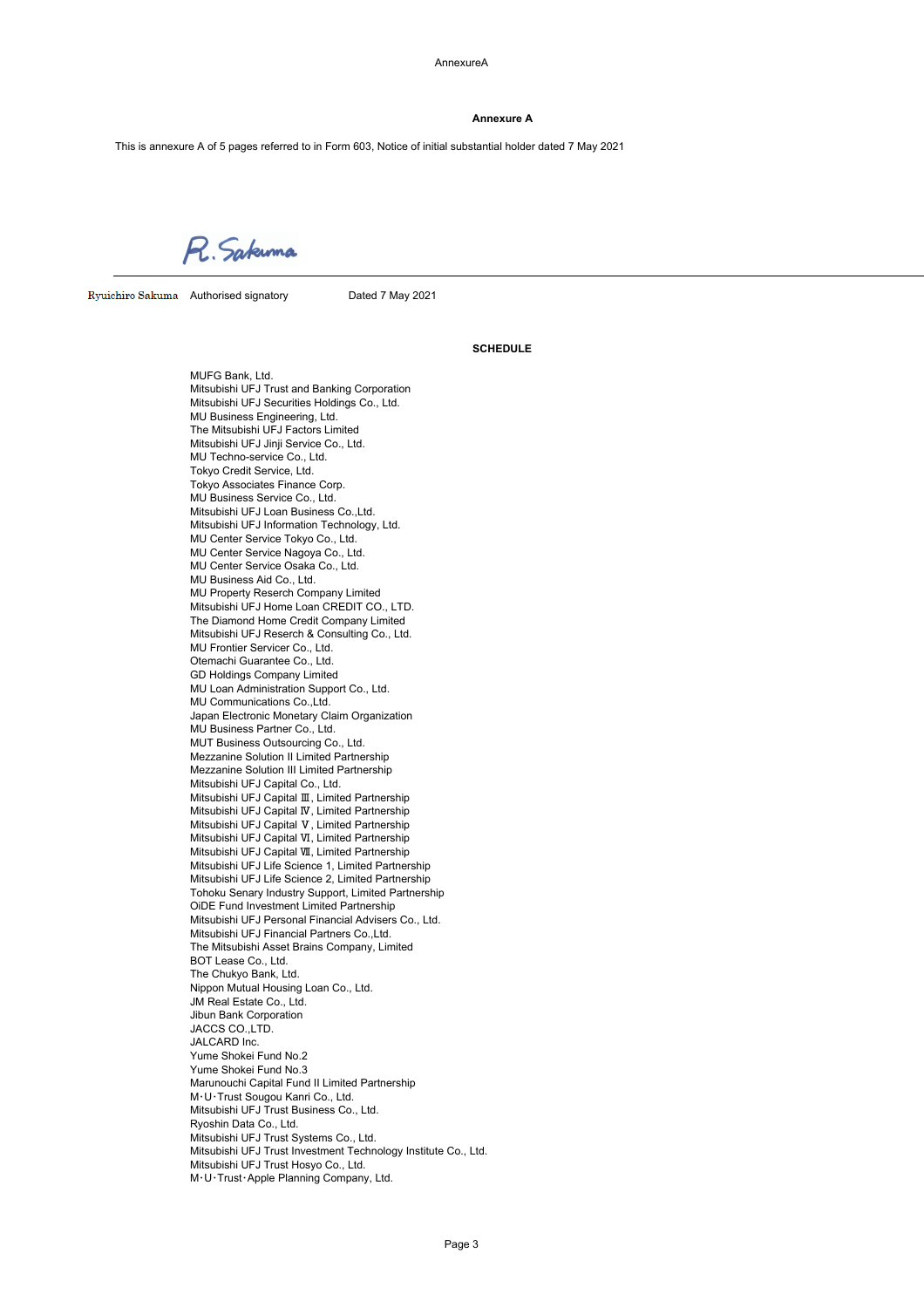Mitsubishi UFJ Real Estate Services Co., Ltd. Mitsubishi UFJ Daiko Business Co., Ltd. The Master Trust Bank of Japan, Ltd. MU Investments Co., Ltd. Japan Shareholder Services Ltd. Mitsubishi UFJ Kokusai Asset Management Co., Ltd. Tokumei-Kumiai (CPI) Tokumei-Kumiai (GII) Tokumei-Kumiai (Gate Bridge 1) Tokumei-Kumiai (CENTOMILIARDO) Tokumei-Kumiai (MEET) Tokumei-Kumiai (FIELD) Ippan Shadan Houjin Leone Jointly Managed Monetary Trust Fund (Fund Number:550001) MU Trust Property Management Co., Ltd. Tokumei-Kumiai (RICE) TOKKINGAI (Fund Number.900338) TOKKINGAI (Fund Number.900327) TOKKINGAI (Fund Number.900344) AMP Capital Investors KK MM Partnership MUS Information Systems Co., Ltd. MUS Business Service Co., Ltd. Mitsubishi UFJ Morgan Stanley Securities Co., Ltd. Mitsubishi UFJ Morgan Stanley PB Securities Co., Ltd. kabu.com Securities Co., Ltd. Morgan Stanley MUFG Securities Co., Ltd. Mitsubishi UFJ NICOS Co., Ltd. Card Business Service Co.,Ltd. MU NICOS Business Service Co., Ltd. MU NICOS Credit Co.,Ltd. Ryoshin DC Card Company Ltd. JMS Co., Ltd. Paygent Co., Ltd. JA Card Co., Ltd ACOM CO., LTD. IR Loan Servicing, Inc. MU Credit Guarantee Co., Ltd. Japan Digital Design, Inc. Crowd Money Inc. MUMEC Visionary Design, Ltd. Global Open Network, Inc. Global Open Network Japan, Inc. MUFG Innovation Partners Co., Ltd. MUFG Innovation Partners No.1 Investment Partnership Mitsubishi Research Institute DCS Co.,Ltd. HR Solution DCS Co.,Ltd. Mitsubishi UFJ Lease & Finance Company Limited Hitachi Capital Corporation Nihombashi TG Jigyo Kyodo Kumiai NIHOMBASHI TG SERVICE CO., LTD. SHIN-NIHOMBASHI TSUSHO CO., LTD. Solution Design Co.,ltd. Nippon Record Keeping Network Co., Ltd. Banco MUFG Brasil S.A. 9808680 Canada Inc. BTMU (Curacao) Holdings N.V. MUFG Bank (Europe) N.V. MUFG Business Services (Holland) B.V. MUFG Funding (UK) Limited MUFG Europe Lease (Deutschland) GmbH MUFG Bank (Malaysia) Berhad MUFG North America International, Inc. MUFG Bank Mexico, S.A. MUFG Nominees (HK) Limited MUFG Nominees (UK) Limited MUFG Americas Holdings Corporation MUFG Union Bank, N.A. Union Bank of California Leasing, Inc. UBOC Community Development Corporation UnionBanc Investment Services, LLC Bankers Commercial Corporation UnionBanCal Equities, Inc. UnionBanCal Leasing Corporation UnionBanCal Mortgage Corporation Mills-Ralston, Inc. HighMark Capital Management, Inc. BCC OX I, Inc. BCC OX II, Inc.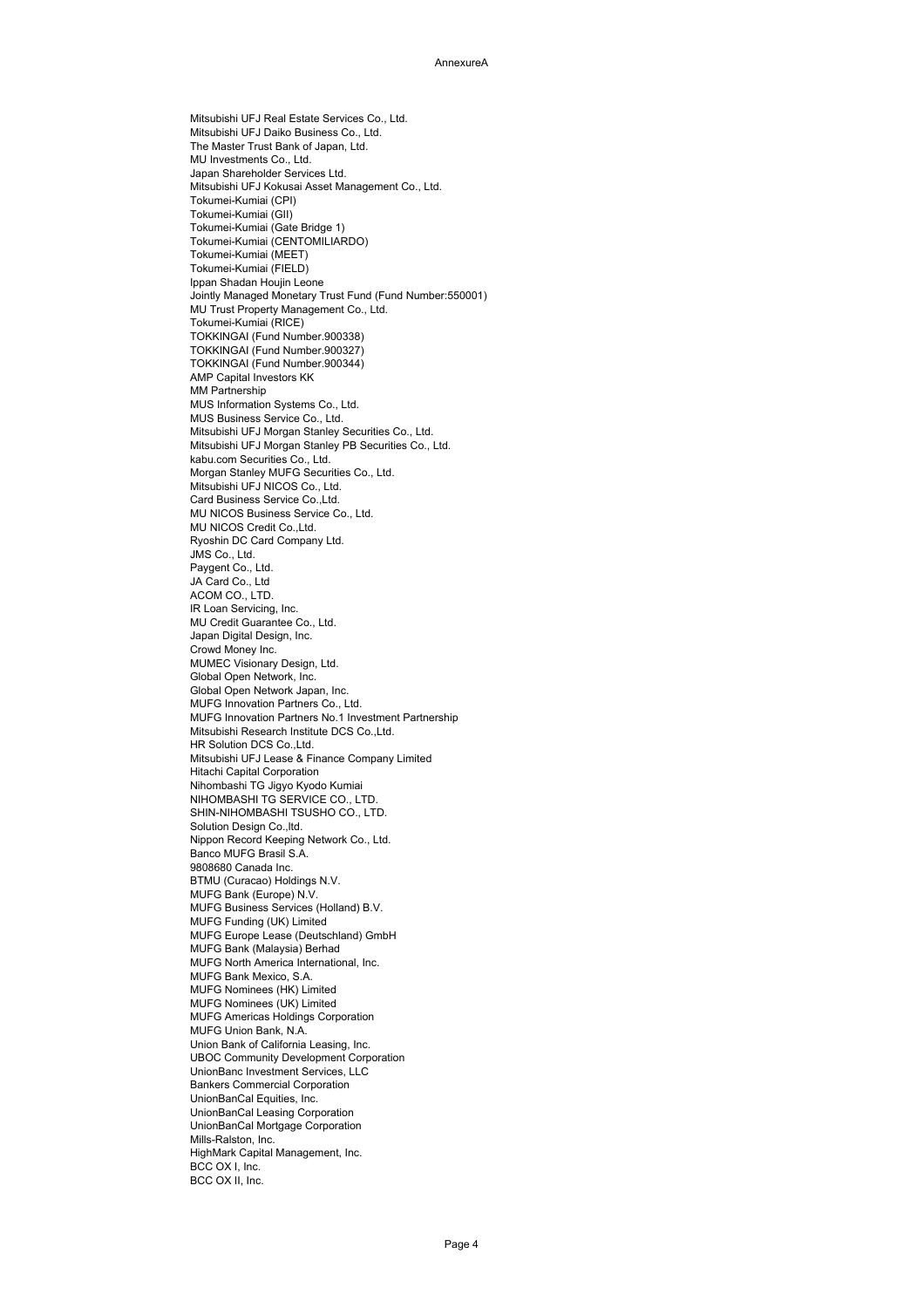SEMA OP9 LLC SEMA OP8 LLC MORGANTOWN OL6 LLC MORGANTOWN OL7 LLC MORGANTOWN OL5 LLC DICKERSON OL4 LLC TRL One A, LLC TRL One B, LLC TRL One, LP BM1<sub>IIC</sub> UB Leasing Corporation Pacific Capital Statutory Trust I Shiloh Ⅳ Wind Project, LLC Shiloh Ⅳ Holdings Lessor Trust Green Union I Trust Green Union II Trust Green Union III Trust Tohlease Corporation MUFG Americas Funding Corporation MUFG Americas Financial & Leasing Corporation B-4 U.B. Vehicle Leasing, Inc. MUFG Americas Leasing Corporation MUFG Americas Financial Services, Inc. MUFG Americas Leasing (Canada) Corporation MUFG Americas Leasing & Finance, Inc. MUFG Americas Capital Leasing & Finance, LLC MUFG Americas Corporate Advisory, Inc. MUFG Americas LF Capital LLC MUFG Americas Capital Company MUFG Fund Services (USA) LLC MUFG Securities Americas Inc. MUFG Capital Analytics LLC MUFG Investor Services (US), LLC Intrepid Investment Bankers LLC Southern California Business Development Corporation Catalina Solar Holdings Lessor Trust Catalina Solar, LLC Morgan Stanley MUFG Loan Partners, LLC PT U Finance Indonesia PT. MU Research and Consulting Indonesia MU Research and Consulting (Thailand) Co., Ltd. MUFG Participation (Thailand) Co., Ltd. AO MUFG Bank (Eurasia) MUFG Bank (China), Ltd. BTMU Preferred Capital 8 Limited BTMU Preferred Capital 9 Limited BTMU Liquidity Reserve Investment Limited MUFG Bank Turkey Anonim Sirketi Bank of Ayudhya Public Company Limited Krungsri Ayudhya AMC Limited Krungsri Factoring Company Limited Ayudhya Development Leasing Company Limited Ayudhya Capital Auto Lease Public Company Limited Krungsriayudhya Card Company Limited General Card Services Limited Ayudhya Capital Services Company Limited Krungsri General Insurance Broker Limited Krungsri Life Assurance Broker Limited Krungsri Asset Management Company Limited Total Services Solutions Public Company Limited Ngern Tid Lor Company Limited Krungsri Securities Public Company Limited Siam Realty and Services Security Co.,Ltd. Krungsri Leasing Services Co., Ltd. Hattha Kaksekar Limited Krungsri Finnovate Co., Ltd. Tesco Card Services Limited BTMU Liquidity Reserve Investment 2 Limited BTMU Liquidity Reserve Investment 3 Limited PT Guna Dharma PT Bank Danamon Indonesia, Tbk. PT Adira Quantum Multifinance PT Adira Dinamika Multi Finance Tbk PT Asuransi Adira Dinamika BOT Lease (HK) Co., Ltd. PT Bumiputera - BOT Finance BOT Lease Holding Philippines, Inc. BOT Lease and Finance, Philippines, Inc.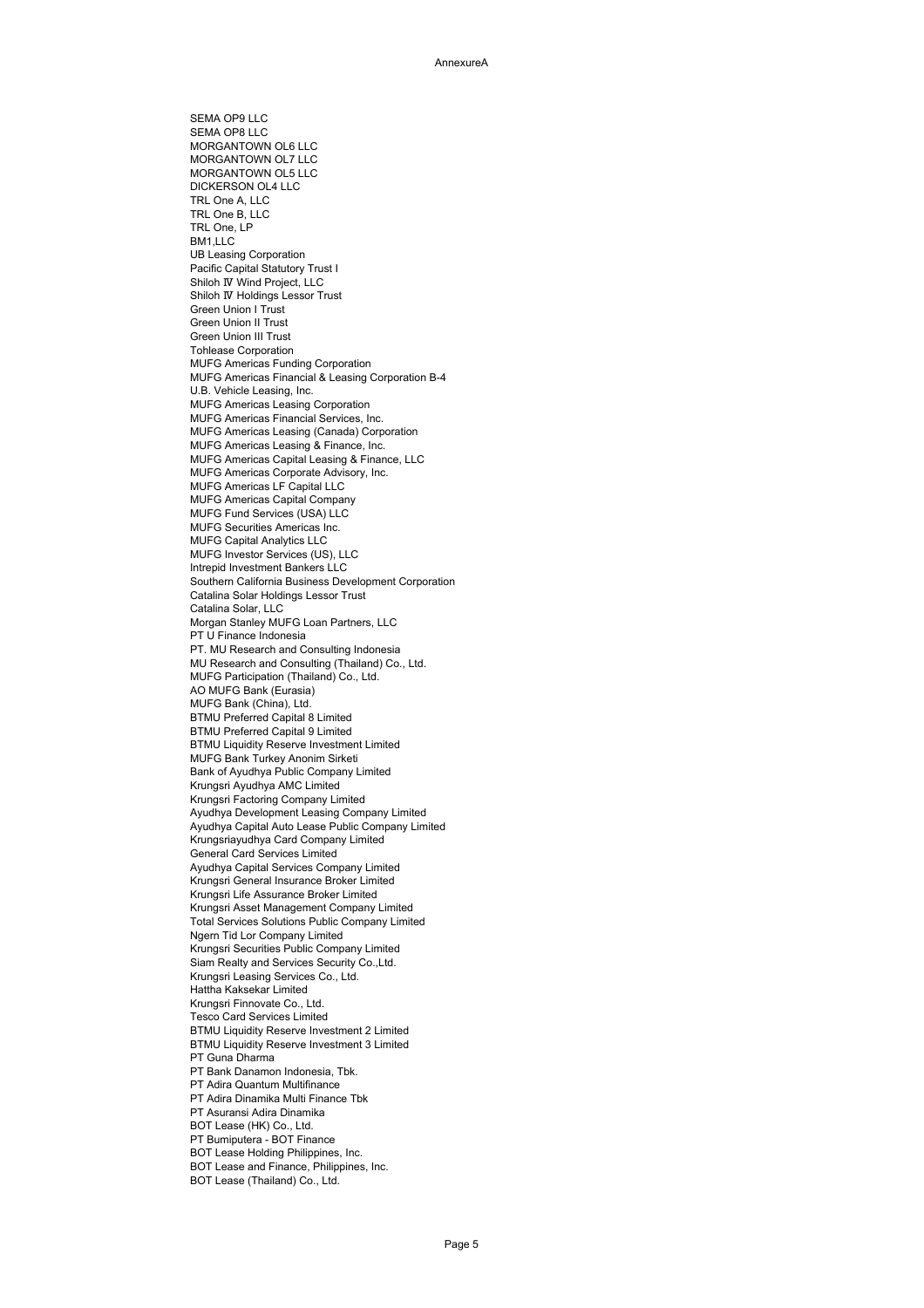MUFG Holding (Thailand) Co., Ltd. Bangkok MUFG Limited BOT Lease(Eurasia)LLC BOT Lease (Tianjin) Co., Ltd. BOTL Factoring (Shanghai) Co., Ltd. BOT LEASE MEXICO S.A. DE C.V. BOT FINANCE MEXICO, S.A. DE C.V., SOFOM, E.N.R. GOLDEN ASIA FUND VENTURES LTD. Lakefield Wind Project OP Trust Lakefield Wind Project, LLC Pacwind Holdings Lessor Trust Pacific Wind, LLC Vietnam Joint Stock Commercial Bank for Industry and Trade GOLDEN ASIA FUND ILL P. Security Bank Corporation Mitsubishi UFJ Trust International Limited Mitsubishi UFJ Baillie Gifford Asset Management Limited Mitsubishi UFJ Investor Services & Banking (Luxembourg) S.A. MUFG Lux Management Company S.A. Mitsubishi UFJ Investment Services (HK) Limited Mitsubishi UFJ Asset Management (UK) Ltd. LUX J1 FUND MUFG Investor Services Holdings Limited MUFG Fund Services (Bermuda) Limited MUFG Fund Services (Cayman) Limited MUFG Fund Services (Cayman) Group Limited MUFG Fund Services (Ireland) Limited Fund Secretaries Limited MUFG Fund Services Limited MUFG Fund Services (Canada) Limited MUFG Fund Services (UK) Limited MUFG Fund Services (Halifax) Limited MUFG Fund Services (Singapore) Pte. Ltd. MUFG Fund Services (Hong Kong) Limited MUFG Alternative Fund Services (Cayman) Limited Firtown International Holdings Ltd. General Secretaries Ltd. AFS Controlled Subsidiary 1 Ltd. AFS Controlled Subsidiary 2 Ltd. AFS Controlled Subsidiary 3 Ltd. MUFG Alternative Fund Services (Ireland) Limited MUFG Alternative Fund Services (Jersey) Limited MUFG Jersey Management Company Limited MUFG Controlled Subsidiary 1 (Cayman) Limited SWS MU FUND MANAGEMENT CO.,LTD. SWSMU (SHANGHAI) ASSETS MANAGEMENT COMPANY LIMITED AMP Capital Holdings Limited MUFG Global Fund SICAV MUFG Securities EMEA plc MUFG Securities (Europe) N.V. MUFG Securities Asia (Singapore) Limited MUFG Securities Asia Limited Mitsubishi UFJ Wealth Management Bank (Switzerland), Ltd. MUFG Securities (Canada), Ltd. EASY BUY Public Company Limited ACOM CONSUMER FINANCE CORPORATION MUFG Capital Finance 8 Limited MUFG Capital Finance 9 Limited GOLDEN ASIA FUND, L.P. DCS Information Technology (Shanghai) Co., Ltd MRIDCS Americas, Inc. Morgan Stanley Purple Finance (Cayman) International Ltd. Bangkok Mitsubishi UFJ Lease Co., Ltd The California-Sansome Corporation First Sentier Investors Holdings Pty Limited First Sentier Investors (Malta) Limited (COMPANY CODE C41267) First Sentier Investors (Malta) Holdings Limited (COMPANY CODE C41260) CFSIM (COMPANY NO. 00153197) FIRST SENTIER INVESTORS (LUXEMBOURG) EDIF II GP S.Á.R.L (COMPANY NO. B204413) FIRST SENTIER INVESTORS (AUSTRALIA) IM LTD (ACN 114 194 311) FIRST SENTIER INVESTORS (AUSTRALIA) INFRASTRUCTURE HOLDINGS LTD (ACN 085 313 926) FIRST SENTIER INVESTORS (AUSTRALIA) INFRASTRUCTURE MANAGERS PTY LTD (ACN 101 384 294) FIRST SENTIER INVESTORS (AUSTRALIA) IP HOLDINGS PTY LIMITED (ACN 625 765 399) FIRST SENTIER INVESTORS (AUSTRALIA) RE LTD (ACN 006 464 428) FIRST SENTIER INVESTORS (AUSTRALIA) SERVICES PTY LIMITED (ACN 624 305 595) FIRST SENTIER INVESTORS (HONG KONG) NOMINEES LIMITED (CR NO. 0206615) FIRST SENTIER INVESTORS (HONG KONG) AMC LIMITED (CR NO. 0580652) FIRST SENTIER INVESTORS (HONG KONG) LIMITED (CR NO. 0206616)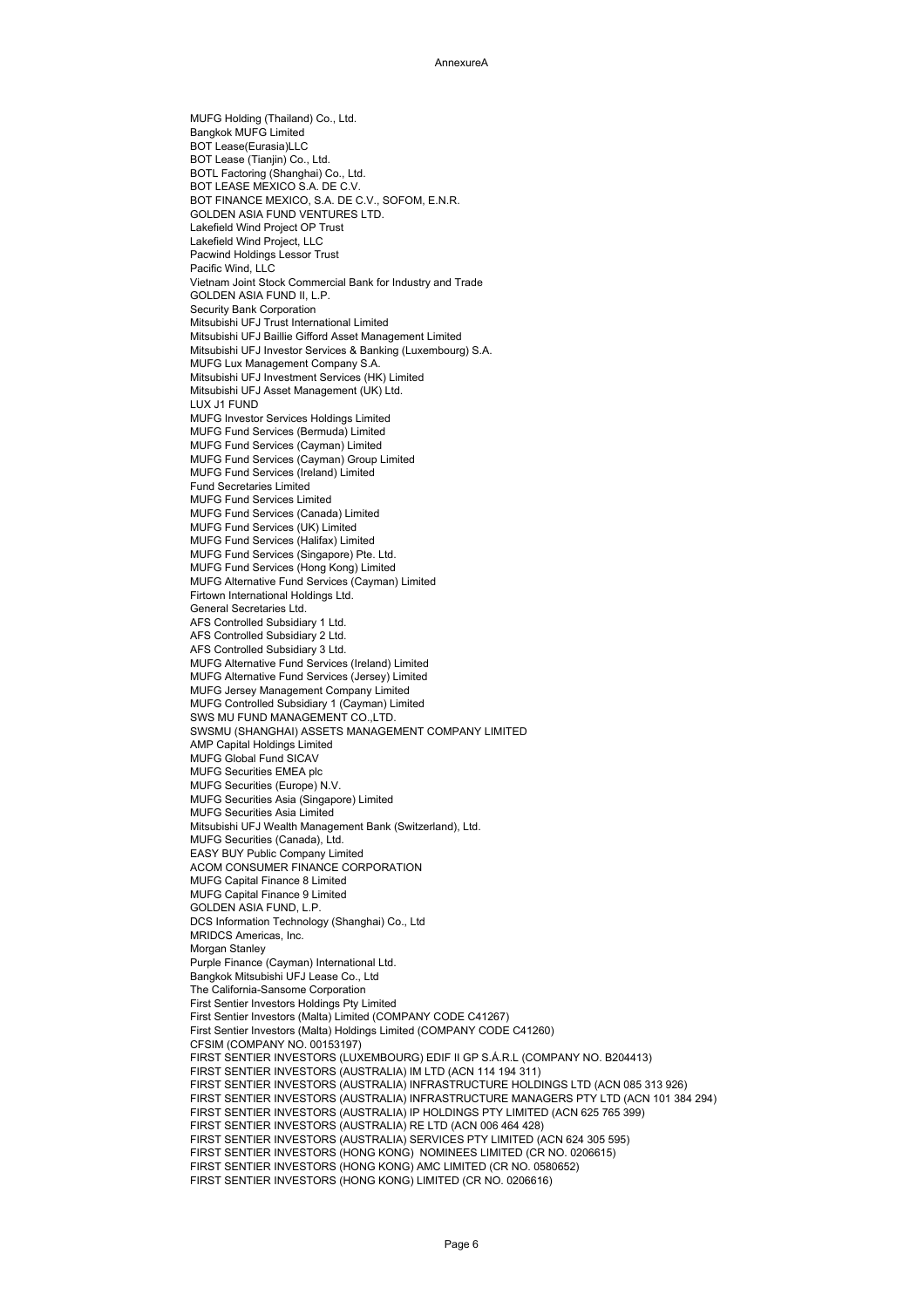AnnexureA

FIRST SENTIER INVESTORS ASIA HOLDINGS LIMITED (ACN 054 571 701) FIRST SENTIER INVESTORS EUROPE HOLDINGS LIMITED (COMPANY NO. 03904310) FIRST SENTIER INVESTORS REALINDEX PTY LTD (ACN 133 312 017) FIRST SENTIER INVESTORS (LUXEMBOURG) EDIF I FEEDERS MC S.A.R.L (COMPANY NO. B134314) FIRST SENTIER INFRASTRUCTURE MANAGERS (INTERNATIONAL) LIMITED (COMPANY NO. 298444) FIRST SENTIER INVESTORS (UK) IM LIMITED (COMPANY NO. SC047708) FIRST SENTIER INVESTORS (UK) SERVICES LIMITED (COMPANY NO. 03904320) FIRST SENTIER INVESTORS (IRELAND) LIMITED (COMPANY NO. 629188) FIRST SENTIER INVESTORS (JAPAN) LIMITED (COMPANY NUMBER 0104-01-093090) FIRST SENTIER INVESTORS (SINGAPORE) (REGISTRATION NO. 196900420D) FIRST SENTIER INVESTORS (UK) FUNDS LIMITED (COMPANY NO. 02294743) FIRST SENTIER INVESTORS (US) LLC (FILE NUMBER 546 9442) FIRST SENTIER INVESTORS (LUXEMBOURG) EDIF I MC S.A.R.L (COMPANY NO. B128117) FIRST SENTIER INVESTORS (SINGAPORE) HOLDINGS LIMITED (REGISTRATION NO. 199901706Z) FIRST SENTIER INVESTORS INTERNATIONAL IM LIMITED (COMPANY NO. SC079063) FSIB LTD (REGISTRATION NO. 26193) SI HOLDINGS LIMITED (COMPANY NO. SC109439)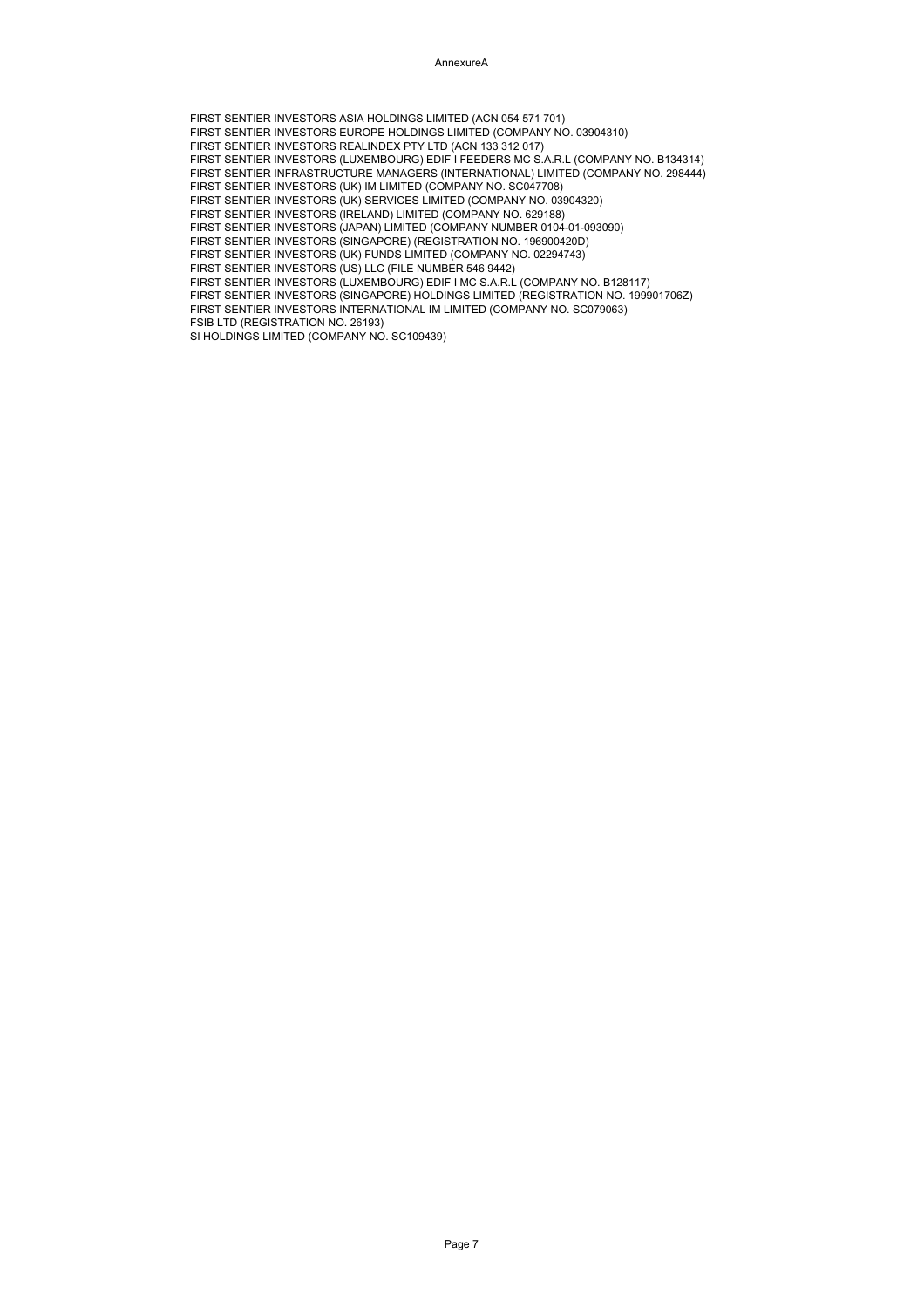AnnexureB

## **Annexure B**

This is annexure B of 2 pages referred to in Form 603, Notice of initial substantial holder dated 7 May 2021

R. Sakuma

Ryuichiro Sakuma

Authorised signatory Dated 7 May 2021

| <b>Holder of relevant interest</b>   | Date of acquisition | <b>Consideration cash</b> | <b>Consideration non-cash</b> | Class and number of<br>securities affected |
|--------------------------------------|---------------------|---------------------------|-------------------------------|--------------------------------------------|
| Mitsubishi UFJ Financial Group, Inc. | 5/01/2021           | 23.73                     | N/A                           | 21 Ordinary Shares                         |
| Mitsubishi UFJ Financial Group, Inc. | 21/01/2021          | 1.18                      | N/A                           | 1 Ordinary Shares                          |
| Mitsubishi UFJ Financial Group, Inc. | 21/01/2021          | 130.01                    | N/A                           | 107 Ordinary Shares                        |
| Mitsubishi UFJ Financial Group, Inc. | 22/01/2021          | 318.75                    | N/A                           | 255 Ordinary Shares                        |
| Mitsubishi UFJ Financial Group, Inc. | 22/01/2021          | 321.28                    | N/A                           | 256 Ordinary Shares                        |
| Mitsubishi UFJ Financial Group, Inc. | 27/01/2021          | 530.04                    | N/A                           | 419 Ordinary Shares                        |
| Mitsubishi UFJ Financial Group, Inc. | 27/01/2021          | 3.83                      | N/A                           | 3 Ordinary Shares                          |
| Mitsubishi UFJ Financial Group, Inc. | 27/01/2021          | 1,888.78                  | N/A                           | 1,505 Ordinary Shares                      |
| Mitsubishi UFJ Financial Group, Inc. | 27/01/2021          | 12.8                      | N/A                           | 10 Ordinary Shares                         |
| Mitsubishi UFJ Financial Group, Inc. | 27/01/2021          | 7.62                      | N/A                           | 6 Ordinary Shares                          |
| Mitsubishi UFJ Financial Group, Inc. | 27/01/2021          | 1,581.30                  | N/A                           | 1,255 Ordinary Shares                      |
| Mitsubishi UFJ Financial Group, Inc. | 11/02/2021          | 2.48                      | N/A                           | 2 Ordinary Shares                          |
| Mitsubishi UFJ Financial Group, Inc. | 11/02/2021          | 2.52                      | N/A                           | 2 Ordinary Shares                          |
| Mitsubishi UFJ Financial Group, Inc. | 11/02/2021          | 2.51                      | N/A                           | 2 Ordinary Shares                          |
| Mitsubishi UFJ Financial Group, Inc. | 11/02/2021          | 1.27                      | N/A                           | 1 Ordinary Shares                          |
| Mitsubishi UFJ Financial Group, Inc. | 12/02/2021          | 95.94                     | N/A                           | 78 Ordinary Shares                         |
| Mitsubishi UFJ Financial Group, Inc. | 12/02/2021          | 1.24                      | N/A                           | 1 Ordinary Shares                          |
| Mitsubishi UFJ Financial Group, Inc. | 12/02/2021          | 1.25                      | N/A                           | 1 Ordinary Shares                          |
| Mitsubishi UFJ Financial Group, Inc. | 2/03/2021           | 1.16                      | N/A                           | 1 Ordinary Shares                          |
| Mitsubishi UFJ Financial Group, Inc. | 2/03/2021           | 3.51                      | N/A                           | 3 Ordinary Shares                          |
| Mitsubishi UFJ Financial Group, Inc. | 2/03/2021           | 2.32                      | N/A                           | 2 Ordinary Shares                          |
| Mitsubishi UFJ Financial Group, Inc. | 2/03/2021           | 38.45                     | N/A                           | 33 Ordinary Shares                         |
| Mitsubishi UFJ Financial Group, Inc. | 15/03/2021          | 2.26                      | N/A                           | 2 Ordinary Shares                          |
| Mitsubishi UFJ Financial Group, Inc. | 15/03/2021          | 2.25                      | N/A                           | 2 Ordinary Shares                          |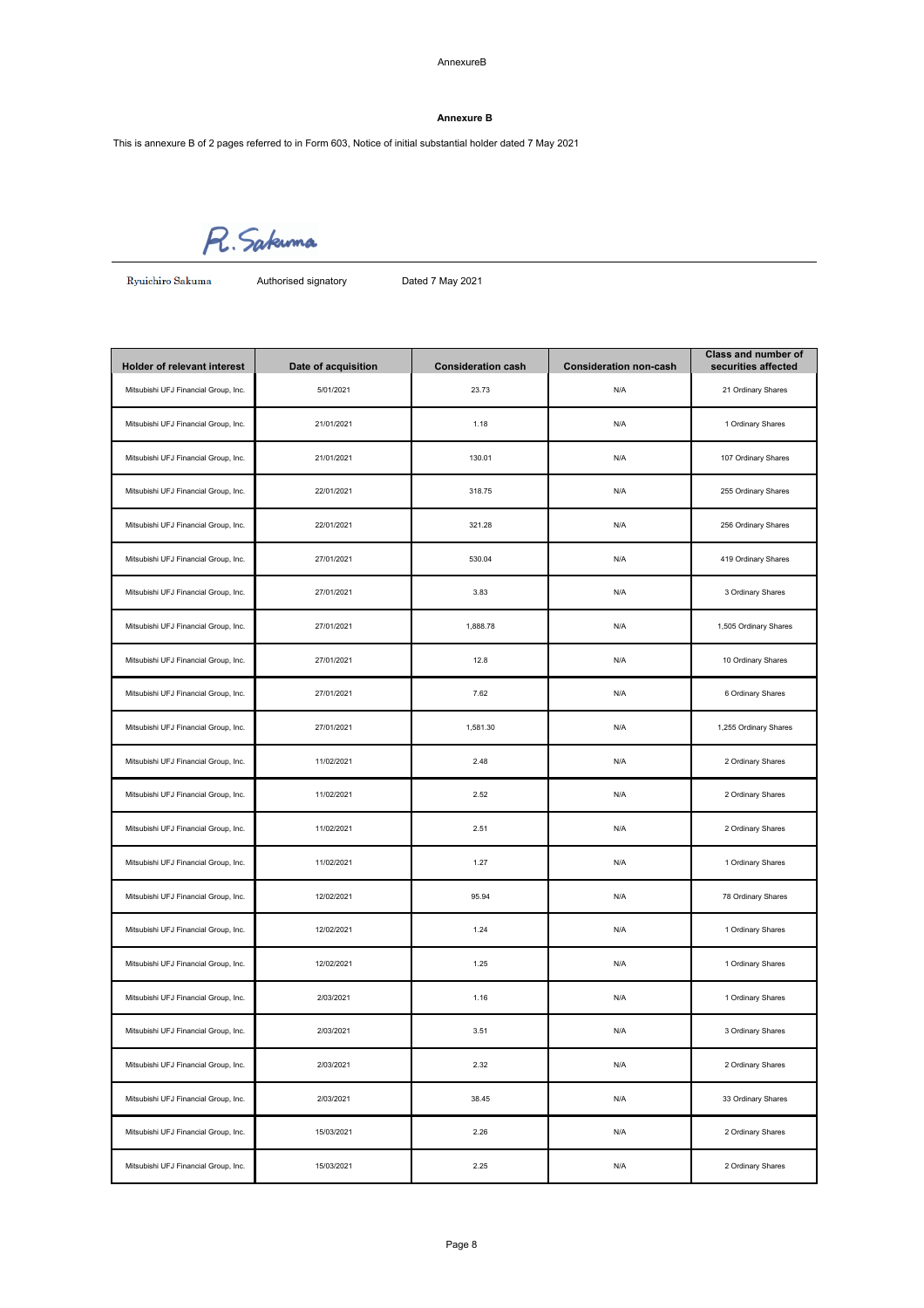## AnnexureB

| Mitsubishi UFJ Financial Group, Inc. | 15/03/2021 | 1.14     | N/A                                                                               | 1 Ordinary Shares          |
|--------------------------------------|------------|----------|-----------------------------------------------------------------------------------|----------------------------|
| Mitsubishi UFJ Financial Group, Inc. | 15/03/2021 | 2.28     | N/A                                                                               | 2 Ordinary Shares          |
| Mitsubishi UFJ Financial Group, Inc. | 16/03/2021 | 3.42     | N/A                                                                               | 3 Ordinary Shares          |
| Mitsubishi UFJ Financial Group, Inc. | 26/03/2021 | 300.15   | N/A                                                                               | 261 Ordinary Shares        |
| Mitsubishi UFJ Financial Group, Inc. | 30/03/2021 | 5.75     | N/A                                                                               | 5 Ordinary Shares          |
| Mitsubishi UFJ Financial Group, Inc. | 30/03/2021 | 398.39   | N/A                                                                               | 351 Ordinary Shares        |
| Mitsubishi UFJ Financial Group, Inc. | 1/04/2021  | 306.24   | N/A                                                                               | 264 Ordinary Shares        |
| Mitsubishi UFJ Financial Group, Inc. | 1/04/2021  | 45.44    | N/A                                                                               | 39 Ordinary Shares         |
| Mitsubishi UFJ Financial Group, Inc. | 7/04/2021  | 476.76   | N/A                                                                               | 411 Ordinary Shares        |
| Mitsubishi UFJ Financial Group, Inc. | 14/04/2021 | 1,021.25 | N/A                                                                               | 817 Ordinary Shares        |
| Mitsubishi UFJ Financial Group, Inc. | 21/04/2021 | 216.9    | N/A                                                                               | 180 Ordinary Shares        |
| Mitsubishi UFJ Financial Group, Inc. | 21/04/2021 | N/A      | Collateral Received by an entity controlled<br>by Morgan Stanley - see Annexure C | 14,436,570 Ordinary Shares |
| Mitsubishi UFJ Financial Group, Inc. | 23/04/2021 | N/A      | Collateral Received by an entity controlled<br>by Morgan Stanley - see Annexure C | 3,646,145 Ordinary Shares  |
| Mitsubishi UFJ Financial Group, Inc. | 26/04/2021 | 1,461.63 | N/A                                                                               | 1,174 Ordinary Shares      |
| Mitsubishi UFJ Financial Group, Inc. | 27/04/2021 | N/A      | Collateral Received by an entity controlled<br>by Morgan Stanley - see Annexure C | 22,477,799 Ordinary Shares |
| Mitsubishi UFJ Financial Group, Inc. | 29/04/2021 | 742.28   | N/A                                                                               | 616 Ordinary Shares        |
| Mitsubishi UFJ Financial Group, Inc. | 30/04/2021 | 732.36   | N/A                                                                               | 593 Ordinary Shares        |
| Mitsubishi UFJ Financial Group, Inc. | 30/04/2021 | N/A      | Collateral Received by an entity controlled<br>by Morgan Stanley - see Annexure C | 4,311,289 Ordinary Shares  |
| Mitsubishi UFJ Financial Group, Inc. | 4/05/2021  | N/A      | Collateral Received by an entity controlled<br>by Morgan Stanley - see Annexure C | 18,123,768 Ordinary Shares |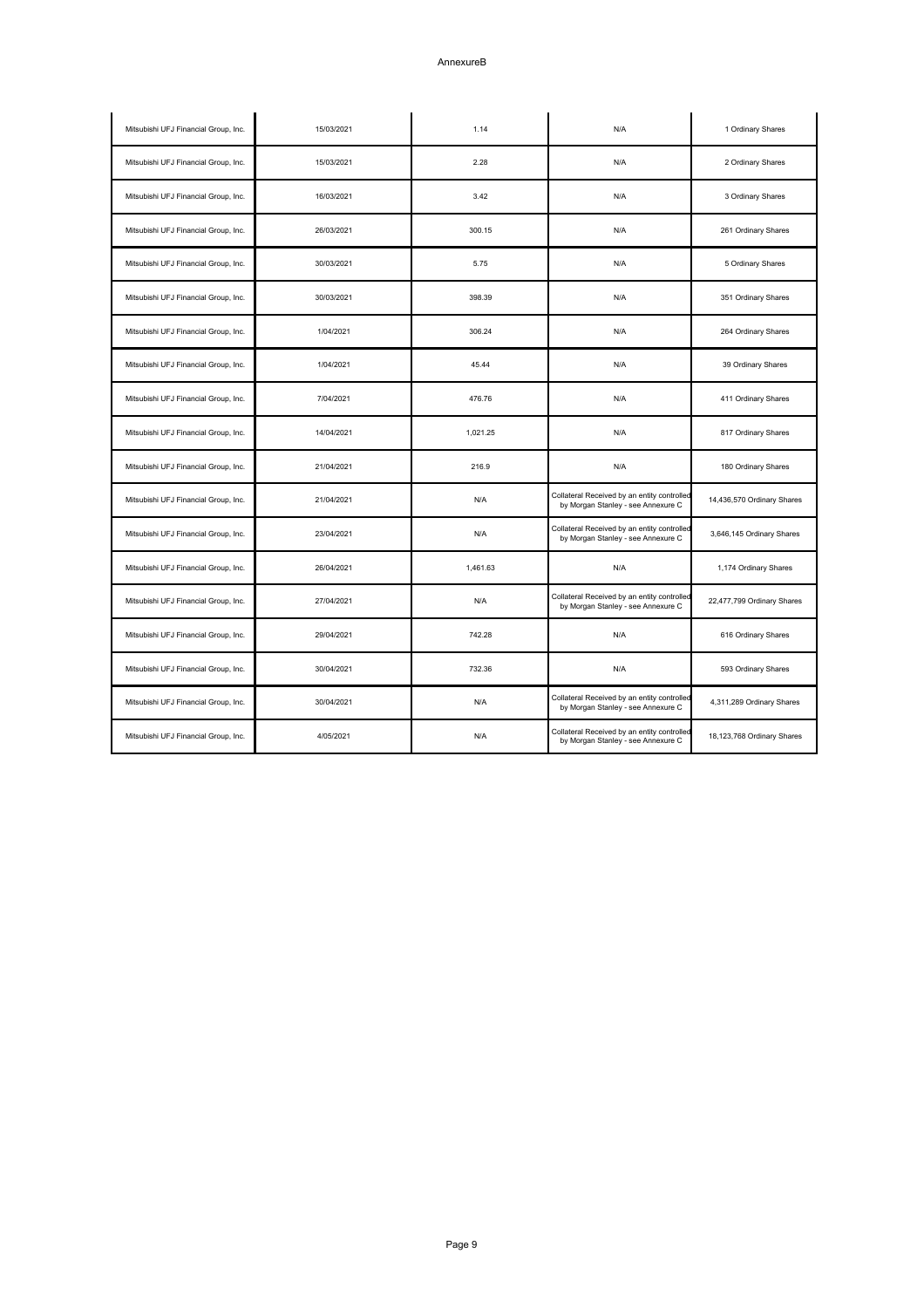AnnexureC

## **Annexure C**

This is annexure C of 2 pages referred to in Form 603, Notice of initial substantial holder dated 7 May 2021

R. Sakuma

Ryuichiro Sakuma Authorised signatory Dated 7 May 2021

The below schedules are based on the relevant standard agreements. The entity filing the report will, if requested by the company or responsible entity to whom the *prescribed form must be given or ASIC, give a copy of the agreement to the company, responsible entity or ASIC.*

| Schedule                                                                                                                                                                                                                                                                                                                                                                                                                         |                                                                                                                                                                                                                |
|----------------------------------------------------------------------------------------------------------------------------------------------------------------------------------------------------------------------------------------------------------------------------------------------------------------------------------------------------------------------------------------------------------------------------------|----------------------------------------------------------------------------------------------------------------------------------------------------------------------------------------------------------------|
| <b>Type of Agreement</b>                                                                                                                                                                                                                                                                                                                                                                                                         | International Prime Brokerage Agreement                                                                                                                                                                        |
| Parties to agreement                                                                                                                                                                                                                                                                                                                                                                                                             | Morgan Stanley & Co. International plc for itself and as agent and trustee for<br>and on behalf of the other Morgan Stanley Companies and EQUITY TRUSTEES<br>LIMITED AS TRUSTEE FOR L1 CAPITAL LONG SHORT FUND |
| <b>Transfer Date</b>                                                                                                                                                                                                                                                                                                                                                                                                             | 20210504;                                                                                                                                                                                                      |
| <b>Holder of Voting Rights</b>                                                                                                                                                                                                                                                                                                                                                                                                   | Prime broker has the right to vote securities rehypothecated from the Client.                                                                                                                                  |
| Are there any restrictions on voting rights?                                                                                                                                                                                                                                                                                                                                                                                     | Yes/No                                                                                                                                                                                                         |
| If yes, detail Not applicable                                                                                                                                                                                                                                                                                                                                                                                                    |                                                                                                                                                                                                                |
| Scheduled Return Date (if any)                                                                                                                                                                                                                                                                                                                                                                                                   | Open                                                                                                                                                                                                           |
| Does the borrower have the right to return early?                                                                                                                                                                                                                                                                                                                                                                                | Yes <del>/No</del>                                                                                                                                                                                             |
| If yes, detail Prime broker may return shares which were rehypothecated from the client at any time.                                                                                                                                                                                                                                                                                                                             |                                                                                                                                                                                                                |
| Does the lender have the right to recall early?                                                                                                                                                                                                                                                                                                                                                                                  | Yes Ale                                                                                                                                                                                                        |
| If yes, detail Prime broker will be required to return to the client shares rehypothecated from the client's account upon a sale of those shares by the client.                                                                                                                                                                                                                                                                  |                                                                                                                                                                                                                |
| Will the securities be returned on settlement?                                                                                                                                                                                                                                                                                                                                                                                   | Yes <del>/No</del>                                                                                                                                                                                             |
| If yes, detail any exceptions Upon an Event of Default, the default market value of all Equivalent Securities to be delivered will be determined and on the basis<br>of the amounts so established, an account shall be taken of what is due from each party to the other. The amounts due from one party shall be set off against the<br>amounts due from the other party and only the balance of the account shall be payable. |                                                                                                                                                                                                                |

| <b>Schedule</b>                                                                                      |                                                                                                                                                                                  |
|------------------------------------------------------------------------------------------------------|----------------------------------------------------------------------------------------------------------------------------------------------------------------------------------|
| <b>Type of Agreement</b>                                                                             | International Prime Brokerage Agreement                                                                                                                                          |
| <b>Parties to agreement</b>                                                                          | Morgan Stanley & Co. International plc for itself and as agent and trustee for<br>and on behalf of the other Morgan Stanley Companies and L1 CAPITAL LONG<br>SHORT (MASTER) FUND |
| <b>Transfer Date</b>                                                                                 | 20210503;                                                                                                                                                                        |
| <b>Holder of Voting Rights</b>                                                                       | Prime broker has the right to vote securities rehypothecated from the Client.                                                                                                    |
| Are there any restrictions on voting rights?                                                         | Yes/No                                                                                                                                                                           |
| If yes, detail Not applicable                                                                        |                                                                                                                                                                                  |
| <b>Scheduled Return Date (if any)</b>                                                                | Open                                                                                                                                                                             |
| Does the borrower have the right to return early?                                                    | Yes/No                                                                                                                                                                           |
| If yes, detail Prime broker may return shares which were rehypothecated from the client at any time. |                                                                                                                                                                                  |
| Does the lender have the right to recall early?                                                      | Yes/No                                                                                                                                                                           |
|                                                                                                      | If yes, detail Prime broker will be required to return to the client shares rehypothecated from the client's account upon a sale of those shares by the client.                  |
| Will the securities be returned on settlement?                                                       | Yes/No                                                                                                                                                                           |

**If yes, detail any exceptions** Upon an Event of Default, the default market value of all Equivalent Securities to be delivered will be determined and on the basis of the amounts so established, an account shall be taken of what is due from each party to the other. The amounts due from one party shall be set off against the amounts due from the other party and only the balance of the account shall be payable.

| Schedule                                                                                                                                                        |                                                                                                                                                                           |  |
|-----------------------------------------------------------------------------------------------------------------------------------------------------------------|---------------------------------------------------------------------------------------------------------------------------------------------------------------------------|--|
| <b>Type of Agreement</b>                                                                                                                                        | International Prime Brokerage Agreement                                                                                                                                   |  |
| Parties to agreement                                                                                                                                            | Morgan Stanley & Co. International plc for itself and as agent and trustee for<br>and on behalf of the other Morgan Stanley Companies and CERES CAPITAL<br><b>PTY LTD</b> |  |
| <b>Transfer Date</b>                                                                                                                                            | 20210504:                                                                                                                                                                 |  |
| <b>Holder of Voting Rights</b>                                                                                                                                  | Prime broker has the right to vote securities rehypothecated from the Client.                                                                                             |  |
| Are there any restrictions on voting rights?                                                                                                                    | Yes/No                                                                                                                                                                    |  |
| If yes, detail Not applicable                                                                                                                                   |                                                                                                                                                                           |  |
| Scheduled Return Date (if any)                                                                                                                                  | Open                                                                                                                                                                      |  |
| Does the borrower have the right to return early?                                                                                                               | Yes/No                                                                                                                                                                    |  |
| If yes, detail Prime broker may return shares which were rehypothecated from the client at any time.                                                            |                                                                                                                                                                           |  |
| Does the lender have the right to recall early?                                                                                                                 | Yes/No                                                                                                                                                                    |  |
| If yes, detail Prime broker will be required to return to the client shares rehypothecated from the client's account upon a sale of those shares by the client. |                                                                                                                                                                           |  |
| Will the securities be returned on settlement?                                                                                                                  | Yes <del>/No</del>                                                                                                                                                        |  |